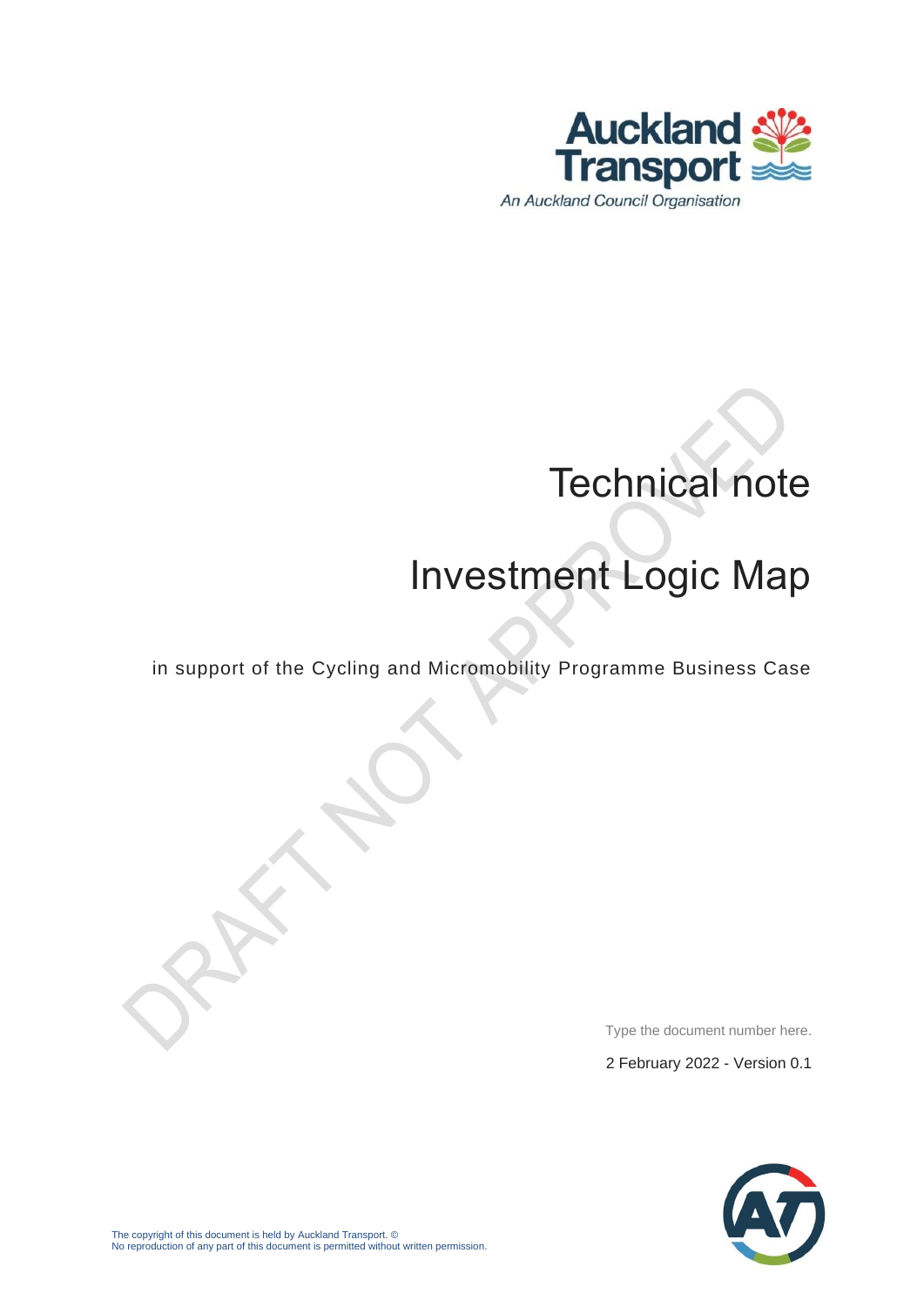

#### **Contents**

| DOCUMENT NAME | Investment Logic Map Technical Note - Cycling & Micromobility Programme Business Case | <b>VERSION</b> | Version 0.1 |                    |
|---------------|---------------------------------------------------------------------------------------|----------------|-------------|--------------------|
| DOCUMENT No.  |                                                                                       |                |             |                    |
| PREPARED BY   |                                                                                       | <b>DATED</b>   | 26 May 2021 |                    |
| FILE NAME/LOC |                                                                                       | FILE REF       | 30.0        |                    |
|               |                                                                                       |                |             | $D \cap \cap \cap$ |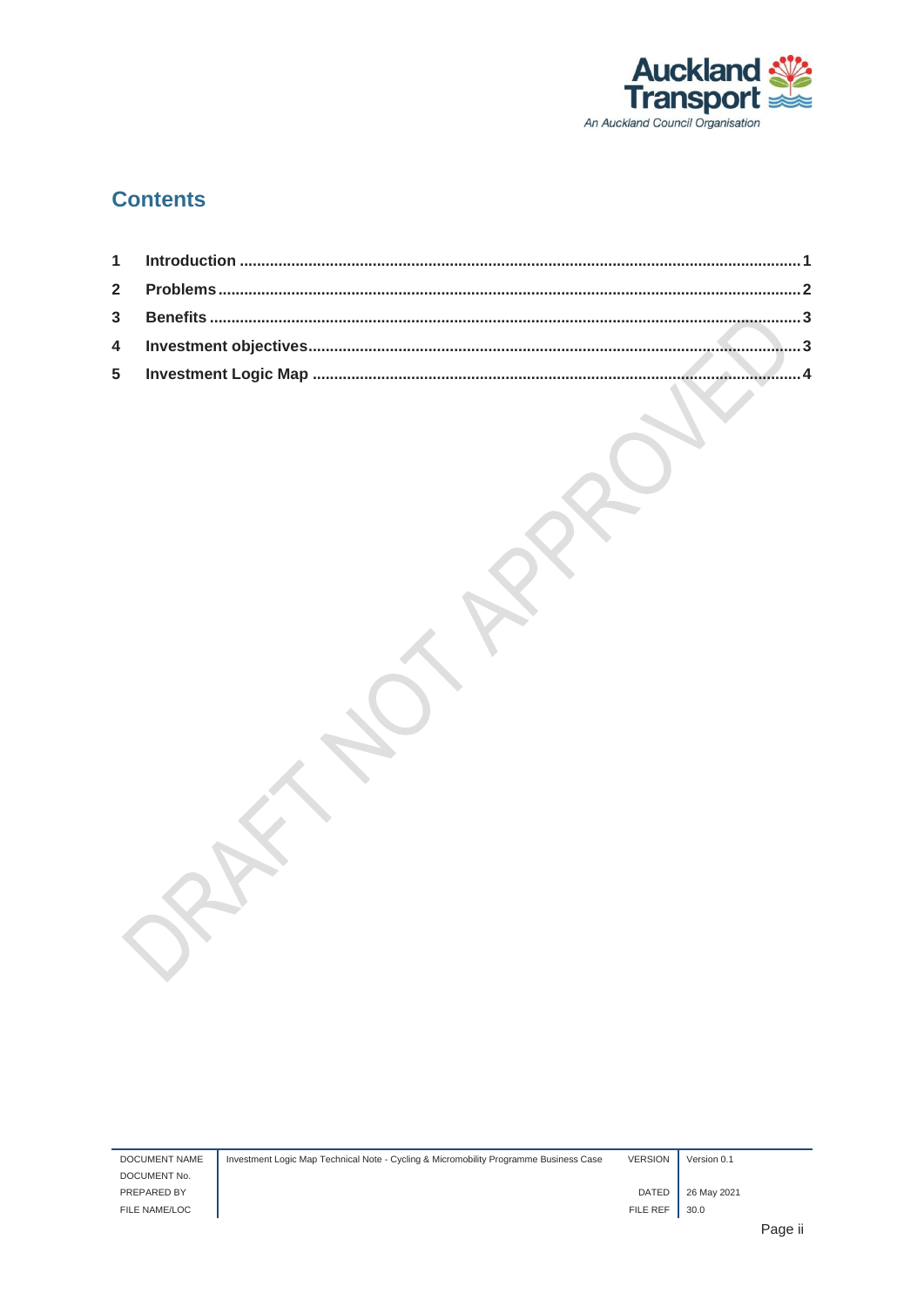### <span id="page-2-0"></span>**1 Introduction**

The purpose of this document is to outline the Cycling and Micromobility Programme Business Case (CAM-PBC) investment logic map (ILM) including problems, benefits, key performance indicators (KPIs) and investment objectives (IOs), and the reasons for changes made compared to the 2017 ILM.

| <b>DOCUMENT NAME</b> | Investment Logic Map Technical Note - Cycling & Micromobility Programme Business Case | <b>VERSION</b> | Version 0.1  |      |
|----------------------|---------------------------------------------------------------------------------------|----------------|--------------|------|
| DOCUMENT No.         |                                                                                       |                |              |      |
| PREPARED BY          |                                                                                       | <b>DATED</b>   | 26 May 20212 |      |
| FILE NAME/LOC        |                                                                                       | FILE REF       | 30.0         |      |
|                      |                                                                                       |                |              | Dono |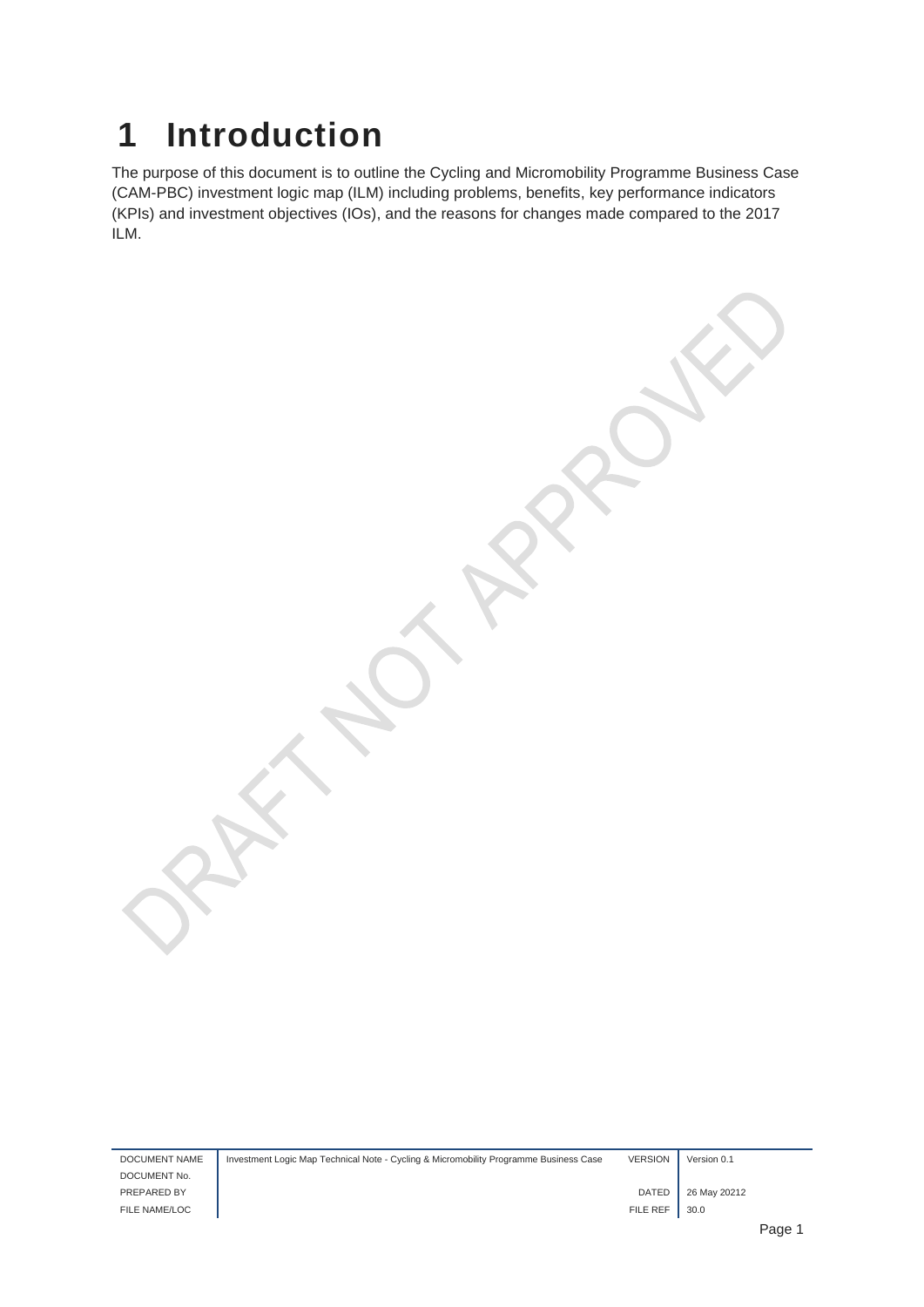## <span id="page-3-0"></span>**2 Problems**

[Table 1](#page-3-1) summarises the changes to the problem statements since 2017 and the reason for those changes.

<span id="page-3-1"></span>*Table 1 Changes to the problem statements since 2017*

| Problems (2017)                                                                                                                                                                                  | <b>Revised Problems (2021)</b>                                                                                                                                                                                                                                                                             | <b>Reason for change</b>                                                                                                                                                                                                                                                          |
|--------------------------------------------------------------------------------------------------------------------------------------------------------------------------------------------------|------------------------------------------------------------------------------------------------------------------------------------------------------------------------------------------------------------------------------------------------------------------------------------------------------------|-----------------------------------------------------------------------------------------------------------------------------------------------------------------------------------------------------------------------------------------------------------------------------------|
| Problem 3: The current<br>transport system often fails<br>to meet the needs of people<br>using bikes, resulting in<br>them being over-<br>represented in deaths and<br>serious injuries<br>(30%) | Problem 1: Auckland's transport<br>system <sup>1</sup> is failing to protect<br>people using bikes and<br>micromobility devices, resulting<br>in high exposure to risk and<br>over-representation in deaths<br>and serious injuries<br>(30%)                                                               | Updated to reflect Vision Zero<br>terminology and acknowledge<br>exposure to risk (not just<br>incidents that have occurred).<br>Added reference to<br>micromobility throughout the ILM<br>to align with Future Connect's<br><b>Cycle and Micromobility</b><br>Strategic Network. |
| Problem 1: Cycling is<br>perceived as unsafe and<br>unattractive, resulting in it<br>not effectively contributing<br>to Auckland's transport<br>system<br>(45%)                                  | Problem 2: People find cycling<br>and micromobility unsafe and<br>unattractive, resulting in these<br>modes not fulfilling their potential<br>to contribute to Auckland's<br>transport system<br>(30%)                                                                                                     | Updated to acknowledge<br>existing potential for cycling and<br>micromobility to contribute more<br>to the transport system.<br>Lower weighting to compensate<br>for Problem Statement 3 and 4.                                                                                   |
| Problem 2: Relatively low<br>levels of cycling and high<br>dependence on private<br>vehicles results in poor<br>environmental, place and<br>health outcomes<br>(25%)                             | Problem 3: Relatively low levels<br>of cycling and micromobility and<br>high dependence on private<br>vehicles result in poor<br>environmental, place, social and<br>health outcomes, including the<br>risk that we will not meet the<br>goals of Te Tāruke-ā-Tāwhiri:<br>Auckland's Climate Plan<br>(30%) | Updated to include social<br>outcomes (i.e. equity) and make<br>an explicit reference to the goals<br>of Te Tāruke-ā-Tāwhiri:<br>Auckland's Climate Plan.<br>Higher weighting to place<br>greater emphasis on the<br>pathway outlined in Te Tāruke-<br>ā-Tāwhiri.                 |
| N/A                                                                                                                                                                                              | Problem 4: Current cycling<br>delivery mechanisms and<br>resistance towards reallocating<br>road space to cycling<br>infrastructure are resulting in<br>cost escalations, delays in<br>delivery, and facilities that do not<br>always meet customer<br>expectations<br>(10%)                               | Added a new problem statement<br>to acknowledge the causes and<br>effects of current cycle delivery<br>challenges. Ensures all<br>alternatives and options are<br>assessed with delivery<br>challenges in mind.                                                                   |

<sup>&</sup>lt;sup>1</sup> The Transport System, as it relates to this Problem Statement, includes any road, path, or cycling facility that people can ride a bike or micromobility device on.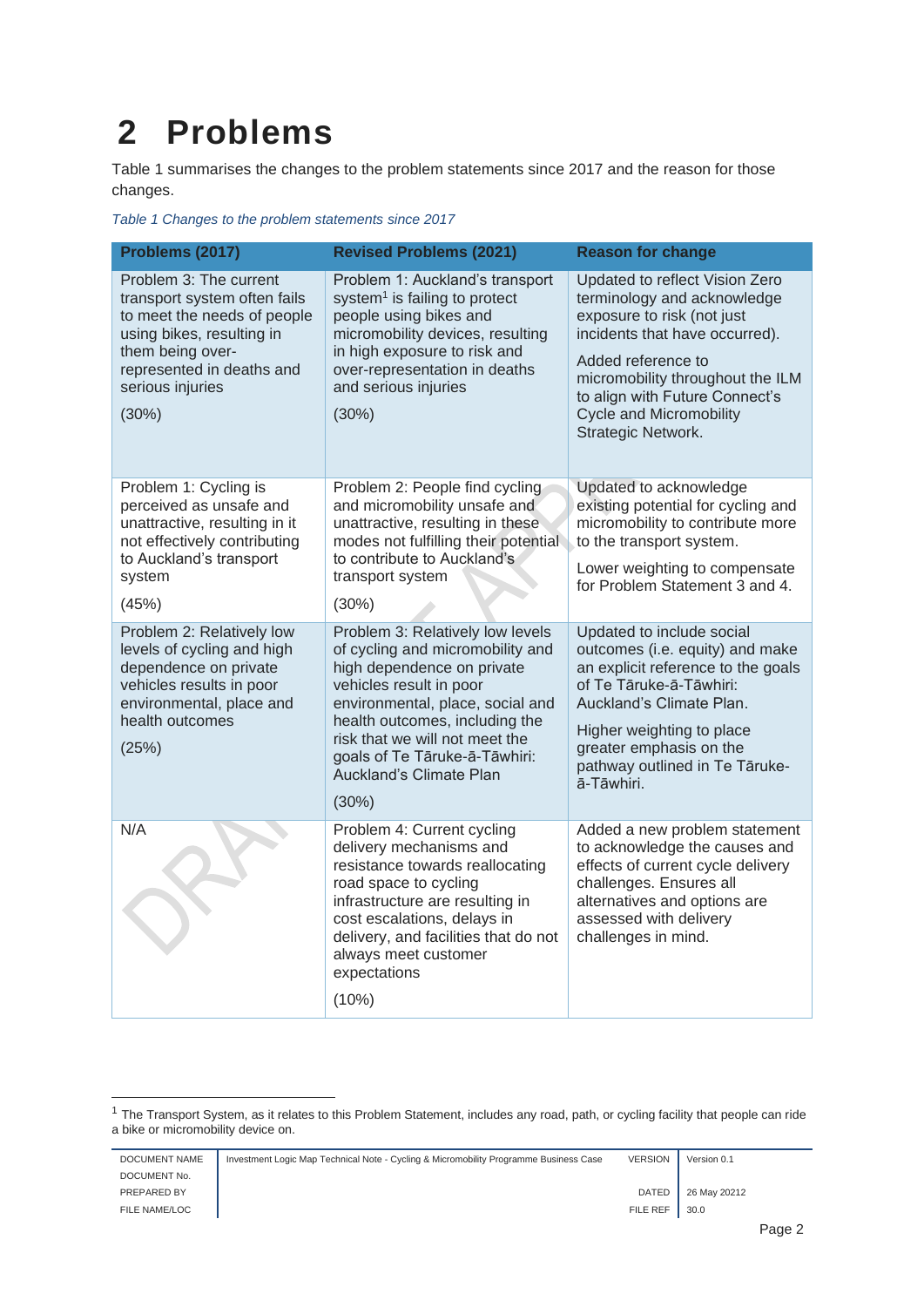## <span id="page-4-0"></span>**3 Benefits**

[Table 2](#page-4-2) summarises the changes to the benefit statements since 2017 and the reason for those changes.

<span id="page-4-2"></span>*Table 2 Changes to the benefit statements since 2017*

| Benefits (2017)                                                                                                 | <b>Revised Benefits (2021)</b>                                          | <b>Reason for change</b>                                                              |
|-----------------------------------------------------------------------------------------------------------------|-------------------------------------------------------------------------|---------------------------------------------------------------------------------------|
| Increased safety for people<br>using bikes<br>(30%)                                                             | Impact on social cost of deaths<br>and serious injuries (DSIs)<br>(30%) | Updated to align with the Waka<br>Kotahi Benefits Framework<br>(1.1).                 |
| Cycling plays a greater role in<br>meeting Aucklander's<br>transport needs                                      | Impact on mode choice<br>(10%)                                          | Updated to align with the Waka<br>Kotahi Benefits Framework<br>$(10.2)$ .             |
| (30%)                                                                                                           | Impact on perceptions of safety<br>and security<br>(10%)                | Updated to align with the Waka<br>Kotahi Benefits Framework<br>(2.1).                 |
| Improved access to<br>opportunities, particularly for<br>people with low levels of<br>transport choice<br>(20%) | Impact on access to<br>opportunities<br>(10%)                           | Updated to align with the Waka<br>Kotahi Benefits Framework<br>(10.3).                |
| Improved environmental,<br>place and health outcomes<br>(20%)                                                   | Impact on greenhouse gas<br>emissions<br>(10%)                          | Updated to align with the Waka<br>Kotahi Benefits Framework<br>(8.1).                 |
|                                                                                                                 | Impact on physical and mental<br>health<br>(10%)                        | Updated to align with the Waka<br>Kotahi Benefits Framework<br>(3.1).                 |
|                                                                                                                 | Impact on townscape<br>(10%)                                            | Updated to align with the Waka<br>Kotahi Benefits Framework<br>(11.3).                |
| N/A                                                                                                             | Impact on delivery of safe cycle<br>facilities<br>(10%)                 | Added a new benefit to<br>acknowledge impact on<br>delivery of safe cycle facilities. |

As shown in [Table 2,](#page-4-2) new benefits have been included, resulting in subsequent changes to the original benefit weightings.

#### <span id="page-4-1"></span>**4 Investment objectives**

[Table 3](#page-5-1) summarises the changes to the investment objectives (IOs) since 2017 and the reason for those changes.

| DOCUMENT NAME | Investment Logic Map Technical Note - Cycling & Micromobility Programme Business Case | <b>VERSION</b> | Version 0.1  |
|---------------|---------------------------------------------------------------------------------------|----------------|--------------|
| DOCUMENT No.  |                                                                                       |                |              |
| PREPARED BY   |                                                                                       | <b>DATED</b>   | 26 May 20212 |
| FILE NAME/LOC |                                                                                       | FILE REF       | 30.0         |
|               |                                                                                       |                | n <u>.</u> 0 |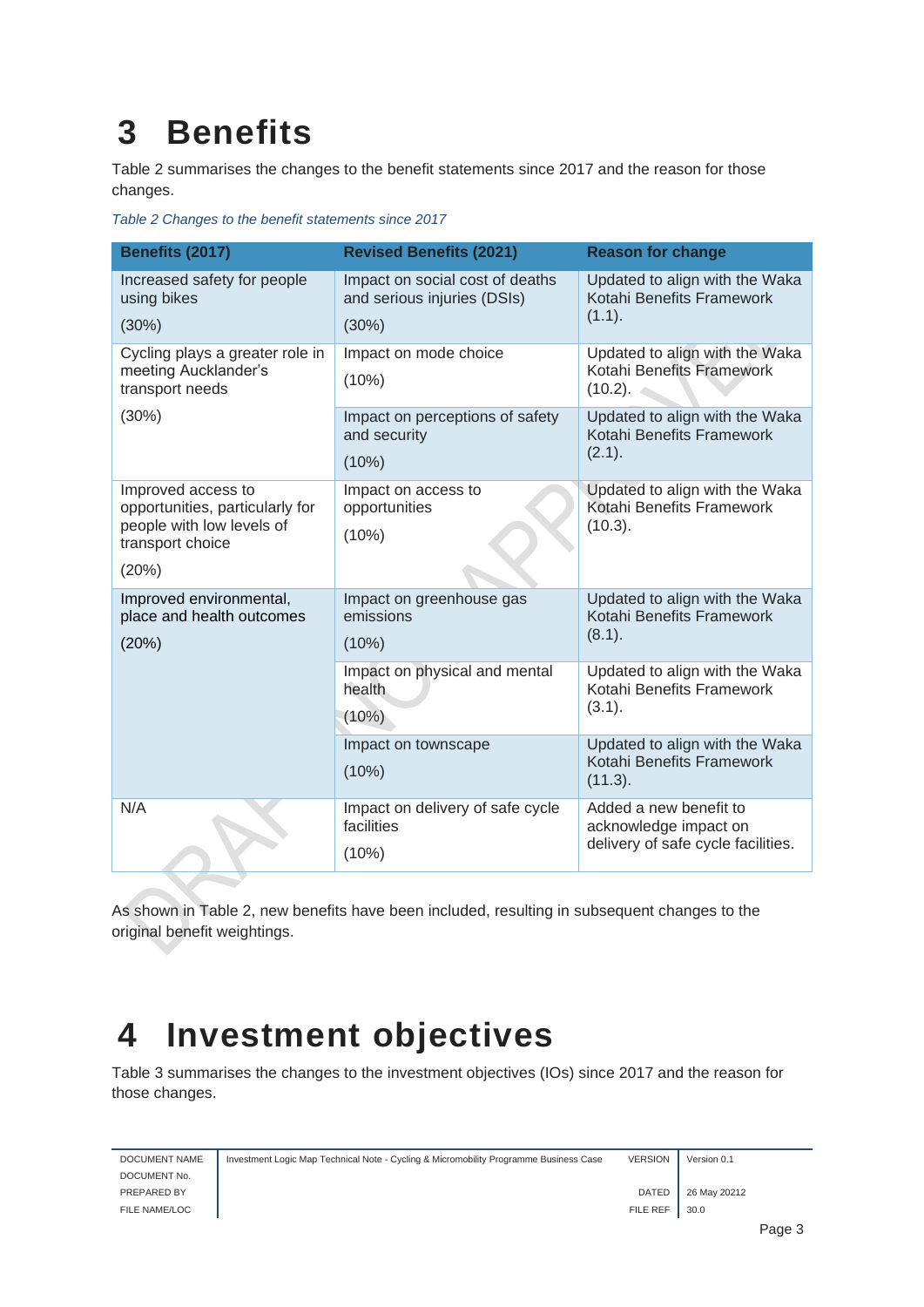<span id="page-5-1"></span>*Table 3 Changes to the investment objectives since 2017*

| IOs (2017)                                                                                                                                  | Revised IOs (2021)                                                                                                                                                      | <b>Reason for change</b>                                                                                                  |
|---------------------------------------------------------------------------------------------------------------------------------------------|-------------------------------------------------------------------------------------------------------------------------------------------------------------------------|---------------------------------------------------------------------------------------------------------------------------|
| Reduce deaths and serious<br>injuries involving people using<br>bikes by 20% by 2028<br>(30%)                                               | Contribute to a reduction of<br>deaths and serious injuries<br>involving people using bikes<br>and micromobility devices by<br>40% by 2031<br>(30%)                     | Have aligned with the target<br>set in Road to Zero.                                                                      |
| Triple cycle mode share from<br>1% to 3% of total journey to<br>work/education trips by 2028<br>(30%)                                       | Increase cycle mode share by<br>distance from 0.4% to 1.9%,<br>contributing to the regional<br>mode share by distance<br>aspiration of 7% by 2030 <sup>2</sup><br>(30%) | Have aligned with the cycle<br>mode share by distance goal<br>identified Te Tāruke-ā-Tāwhiri:<br>Auckland's Climate Plan. |
| Triple jobs and education<br>opportunities accessible by<br>short cycle trips for people with<br>low levels of transport choices<br>by 2028 | Increase the proportion of the<br>population that can access<br>opportunities within 15 minutes<br>by safe cycling or micromobility<br>to 40% by 2031                   | Have aligned with the Benefits<br>Framework (5.2.6).                                                                      |
| (20%)                                                                                                                                       | (30%)                                                                                                                                                                   |                                                                                                                           |
| N/A                                                                                                                                         | Increase rate of delivery of safe<br>cycling facilities on the Cycle<br>and Micromobility Strategic<br>Network by 15km per year by<br>2031<br>(10%)                     | Have added a new investment<br>objective related to the delivery<br>of safe cycle facilities.                             |

As shown in [Table 3,](#page-5-1) a new investment objective has been included, resulting in further changes to the original investment objective weightings.

## <span id="page-5-0"></span>**5 Investment Logic Map**

The final investment logic map, which details the problems, benefits, KPIs and investment objectives are shown below.

<sup>&</sup>lt;sup>2</sup> 7% mode shift cannot be achieved through the CAM PBC alone. The CAM PBC is expected to contribute to this 7% mode shift together with other projects and policy changes.